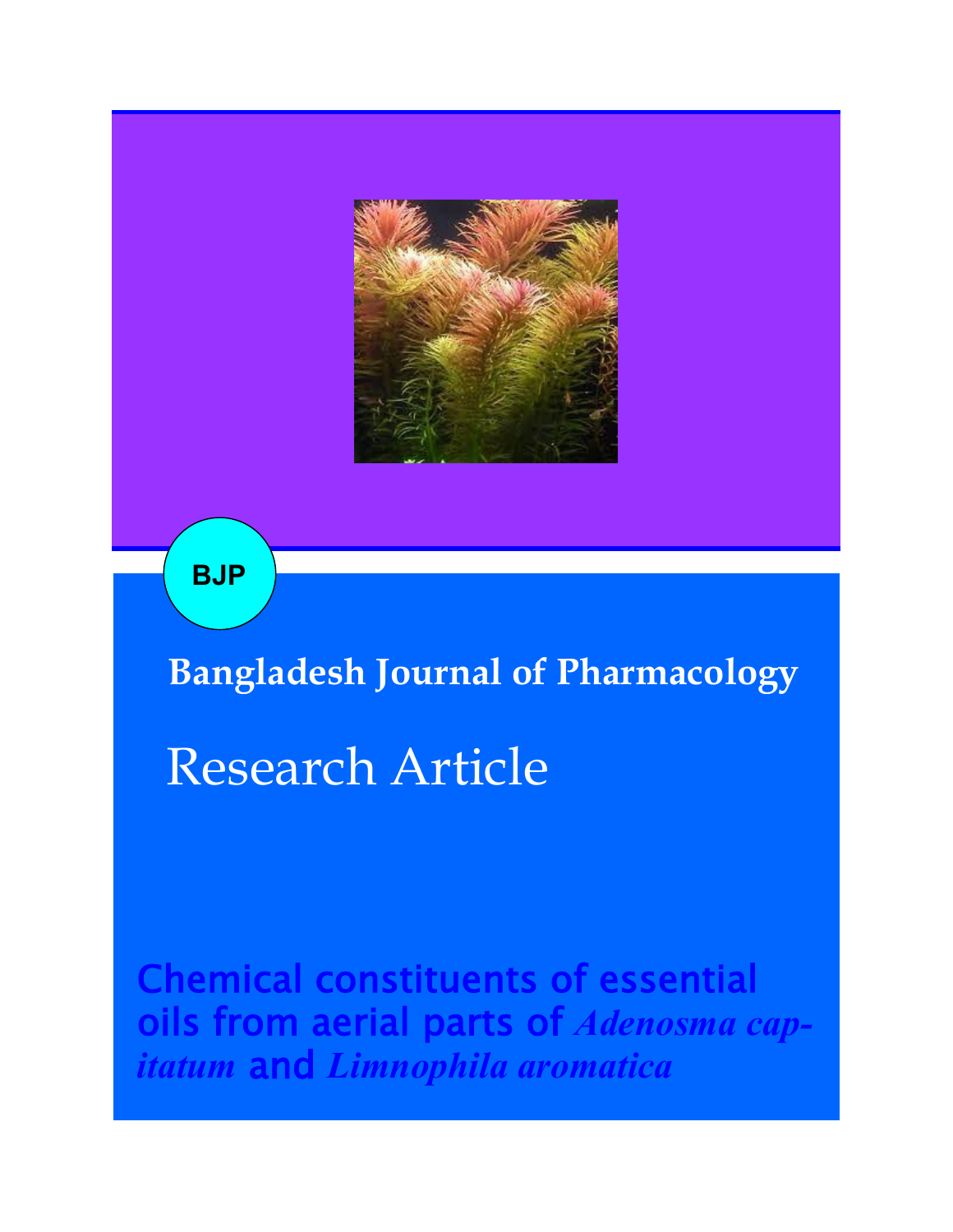#### A Journal of the Bangladesh Pharmacological Society (BDPS) **Bangladesh J Pharmacol 2010; 5: 13-16** Journal homepage: www.banglajol.info

Abstracted/indexed in Academic Search Complete, Agroforestry Abstracts, Asia Journals Online, Bangladesh Journals Online, Biological Abstracts, BIO-<br>SIS Previews, CAB Abstracts, Current Abstracts, Directory of Open Access tional Pharmaceutical Abstracts, Open J-gate, Science Citation Index Expanded and Social Sciences Citation Index

**ISSN**: 1991-0088

## Chemical constituents of essential oils from aerial parts of *Adenosma capitatum* and *Limnophila aromatica*

#### **Md. Nazrul Islam Bhuiyan<sup>1</sup> , Farhana Akter2, Jasim Uddin Chowdhury<sup>1</sup> and Jaripa Begum<sup>1</sup>**

*<sup>1</sup>BCSIR Laboratories, Chittagong; Chittagong Cantonment, Chittagong 4220, Bangladesh; <sup>2</sup>Department of Food and Nutrition, Home Economics College, Dhaka, Bangladesh.*

#### **Article Info**

Received: 20 December 2009 Accepted: 22 April 2010 Available Online: 3 May 2010

DOI: 10.3329/bjp.v5i1.4019

Cite this article:

Bhuiyan MNI, Akter F, Chowdhury JU, Begum J. Chemical constituents of essential oils from aerial parts of *Adenosma capitatum* and *Limnophila aromatica.* Bangladesh J Pharmacol. 2010; 5: 13-16.

#### **Abstract**

The essential oils were isolated by hydrodistillation from the aerial parts of *Adenosma capitatum* and *Limnophila aromatica* and were analyzed by gas chromatography mass spectrometry (GC-MS). Forty six and thirty components were identified, representing 98.8 and 99.3% of the total oils respectively. Oil of *A. capitatum* rich in limonene (24.7%), fenchone (21.6%) and 2-carene (17.6%). On the other hand, *L. aromatica* rich in Z-ocimene (39.2%), terpinolene (17.2%) and camphor (12.9%).

#### **Introduction**

*Adenosma capitatum* (Bentham) Bentham ex Hance. belongs to the family Scrophulariaceae is a medicinal herb available throughout the world (Hooker, 1885). The anti-oxidant activity of *A. capitatum* was evaluated through its inhibiting ability in peroxidation lipid in cell culture. This result is valid for next research on chemical and bioassay based on its anti-oxidant competency (Huong and Bao, 2004). Ji and Pu (1985) reported that the main components in the *A. indianum* are  $\alpha$ -pinene,  $\beta$ -pinene, limonene, p-cymene, 1,4-cineol, linalool, fenchone, o-methylanisole and 8-guaiene.

*Limnophila aromatica* (Lamk.) Merr. (Syn. *Limnophila chinensis* var. *aromatica*) also belongs to the same family Scrophulariaceae is native to Southeast Asia used as a spice and medicinal herb (Philcox, 1970). It is used in Vietnamese cuisine and also cultivated for use as an aquarium plant. The plant was introduced to North America in the 1970s due to Vietnamese immigration following the Vietnam War. *L. aromatica* has a flavor and aroma reminiscent of both lemon and cumin. Seve-

ral species of *Limnophila* are found in silent waters Southeast Asia; some of them are common aquarium plants in the West. Rich soups of that kind are commonly eaten as a full meal in South East Asia. In Vietnam, they are typically served not with rice but with fresh French white bread (Kuebel and Tucker, 1988). In Asia, it is employed to treat many ailments. In China, it is used for the treatment of intoxication and pain. In Indochina, to treat wounds, in Malaysia, chiefly as a poultice on sore legs, but also to promote appetite and as an expectorant to clear mucus from the respiratory tract and to treat fever, and in Indonesia, as an antiseptic or cleanser for worms. The plant is also used in Asia for menstrual problems, wounds, dysentery, fever, elephantiasis and indigestion (Yamazaki, 1985). The previous report on the oil of this species found d-limonene and d-perillaldehyde from Formosa (Fujita and Yamashita, 1942). The leaves contain about 0.1% essential oil, whose main component is limonene. Among the other constituents identified in the oil are perillaldehyde,  $\alpha$ -pinene,  $\beta$ -pinene,  $(E)$ - $\beta$ -ocimene,  $(Z)$ - $\beta$ ocimene, 1-octen-3-ol, cis-limonene oxide, trans-limo-



This work is licensed under a Creative Commons Attribution 4.0 License. You are free to copy, distribute and perform the work. You must attribute the work in the manner specified by the author or licensor.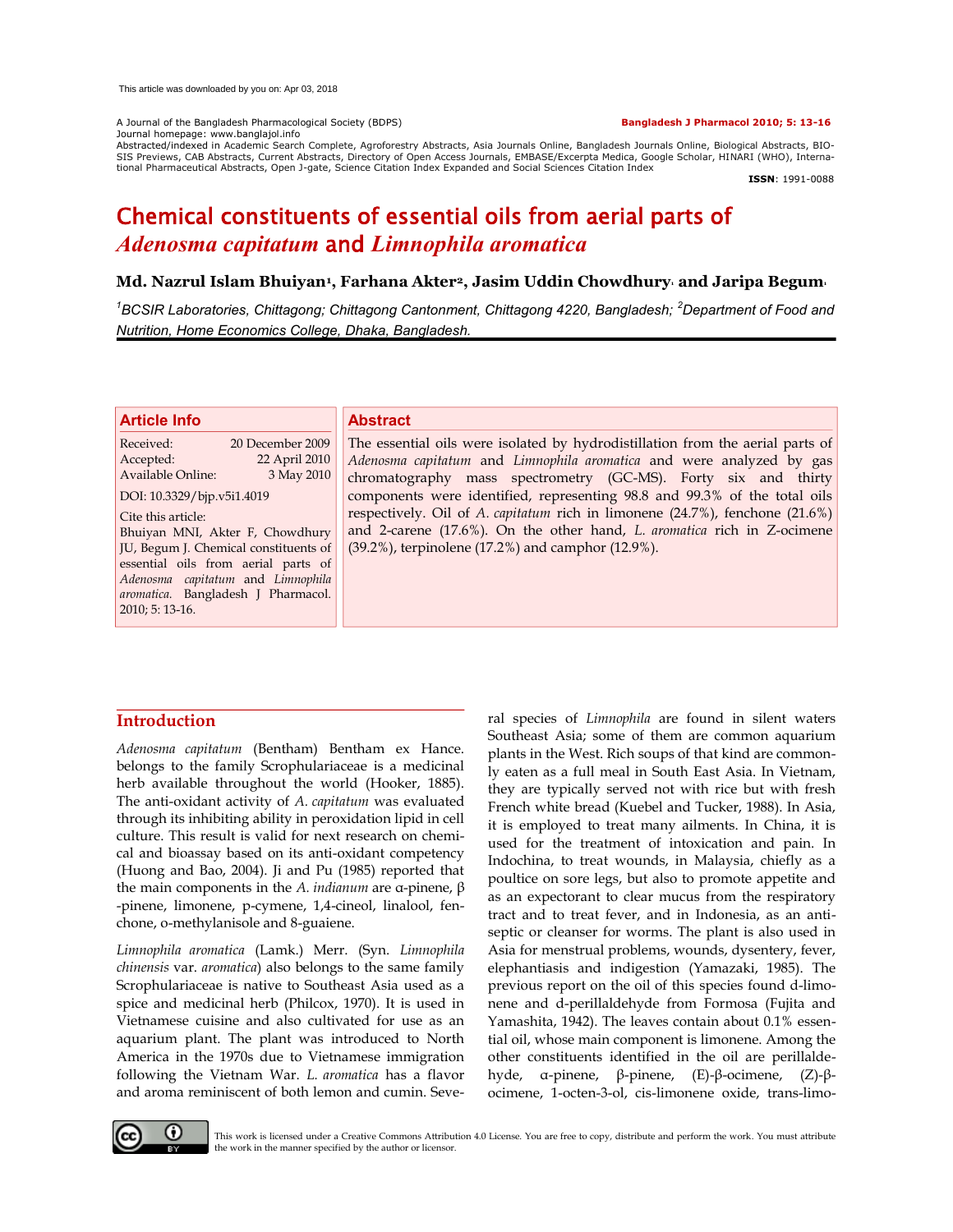nene oxide, linalool, bornyl acetate,  $(Z)$ -β-farnesene, αhumulene, a-terpineol, borneol, caranyl acetate, perillyl acetate, trans-shisool and an unusual monoterpenoid ketone, cis-4-caranone and trans-4-caranone (Tucker et al., 2002). My-Linh et. al. (2004) reported that uncommon 8-oxygenated flavonoids found from *L. aromatica.* Regarding *A. capitatum* and *L. aromatica,* essential oils, no work is available in our country. So, the work has been undertaken to study the chemical components of essential oils obtained from aerial parts of *A. capitatum* and *L. aromatica* grown in Bangladesh respectively.

#### **Materials and Methods**

#### *Plant material*

Fresh aerial parts of *A. capitatum* and *L. aromatica* were collected from the plants grown in the campus of BCSIR Laboratory, Chittagong during June 2007. Two-voucher specimens (Y-463 and Y-464) were deposited in the herbarium of BCSIR Laboratory, Chittagong.

#### *Extraction of essential oil*

Both aerial parts were harvested and air-dried for about one week. The oils were obtained by hydrodistillation for 4 hours in a Clevenger-type apparatus (Clevenger, 1928; Bhuiyan et al., 2009). The oil yields (calculated per weight of dried material) were 1.1% for *A. capitatum* and 1.0% for *L. aromatica*. The oil samples were stored in air-tight containers after drying them over anhydrous sodium sulfate for GC-MS analysis.

#### *GC-MS analysis*

The essential oil from aerial parts of *A. capitatum* and *L. aromatica* were analyzed by GC-MS electron impact ionization (EI) method on GC-17A gas chromatograph (Shimadzu) coupled to a GC-MS QP 5050A mass spectrometer (Shimadzu); fused silica capillary column (30 m x 0.25 mm; 0.25 mm film thick-ness), coated with DB-5 (J & W); column temperature 100°C (2 min) to 250°C at the rate of 3°C/min; carrier gas, helium at constant pressure of 90 Kpa. Acquisition parameters full scan; scan range 40-350 amu.

#### *Identification of the compounds*

Compound identification was done by comparing the NIST library data of the peaks. Percentage composition was computed from GC peak areas on DB-5 column.

### **Results and Discussion**

The essential oils from the aerial parts of *A. capitatum*  and *L. aromatica* are presented with chemical constituents in Table I. *A. capitatum* oil contains 46 constituents of which the major is limonene (24.7%). Other notable constituents are fenchone (21.6%), 2 carene (17.6%), Z-octahydro-7a-methyl-1H-indene-1 one (14.3%), y-terpinene (3.0%), β-bisabolene (2.8%), fenchyl alcohol (2.1%), phytol (1.9%),  $\alpha$ -caryophyllene (1.6%), caryophyllene (1.1%) and 2-cyclohexen-1-one, 3 methyl-6-(1-methyle ethelidene (1.0%). According to GC-MS analysis under the conditions described above, Z-ocimene was detected as the main component (39.2%) of this essential oil of *L. aromatica*. The remaining constituents are terpinolene (17.2%), camphor (12.9%), b -myrcene (9.5%), limonene (3.8%), caryophyllene (3.1%), L-caryophyllene (2.9%), a-pinene (2.4%) and bfarnesene (1.4%). The study reveals that composition of two oils differs from the earlier reports published in the literature and may, therefore be treated as different chemotypes (Ji and Pu, 1985; Fujita and Yamashita, 1942; Tucker et al., 2002). On the basis of above fact it may be concluded that *A. capitatum* and *L. aromatica*, growing widely in Bangladesh, may be utilized as a source for the isolation of natural limonene and ocimene respectively. Limonene is common in cosmetic products, used in food manufacturing and some medicines, e.g., bitter alkaloids, as a flavoring; it is also used as botanical insecticide. It is added to cleaning products such as hand cleansers to give a lemon-orange fragrance. As it is combustible, limonene has also been considered as a biofuel. In perhaps its most exciting application, limonene is useful for recycling polystyrene. In the 1990s, researchers at Sony discovered that limonene dissolves polystyrene, which can be recovered after boiling off the limonene (Mann et al., 1994). Besides, it is worth noting that the oil of *A. capitatum* and *L. aromatica* have been reported to be used in folk medicine in the treatment of menstrual problems, rheumatism, wounds, dysentery, fever, elephantiasis and indigestion.

### **References**

- Bhuiyan MNI, Chowdhury JU, Begum J. Chemical investigation of the leaf and rhizome essential oils of *Zingiber zerumbet* (L.) Smith from Bangladesh. Bangladesh J Pharmacol. 2009; 4: 9-12.
- Clevenger JF. Apparatus for determination of volatile oil. J Am Pharm Assoc. 1928; 17: 346-49.
- Fujita Y, Yamashita T. The essential oils of the southern Asiatic plants. III. Essential oils of *Limonphila aromatica* in Formosa. J Chem Soc Japan. 1942; 63: 995-98.
- Hooker JD. Flora of British India. Vol. IV. L. Reeve and Co., Ltd., 1885, pp 263-64.
- Huong HT, Bao HV. Contribution to the study on anti- oxidative properties of *Adenosma capitatum* Benth in Vietnam. TC Dugc Hoc. 2004; 10: 14-16.
- Ji X, Pu Q. Studies on the components of the essential oil from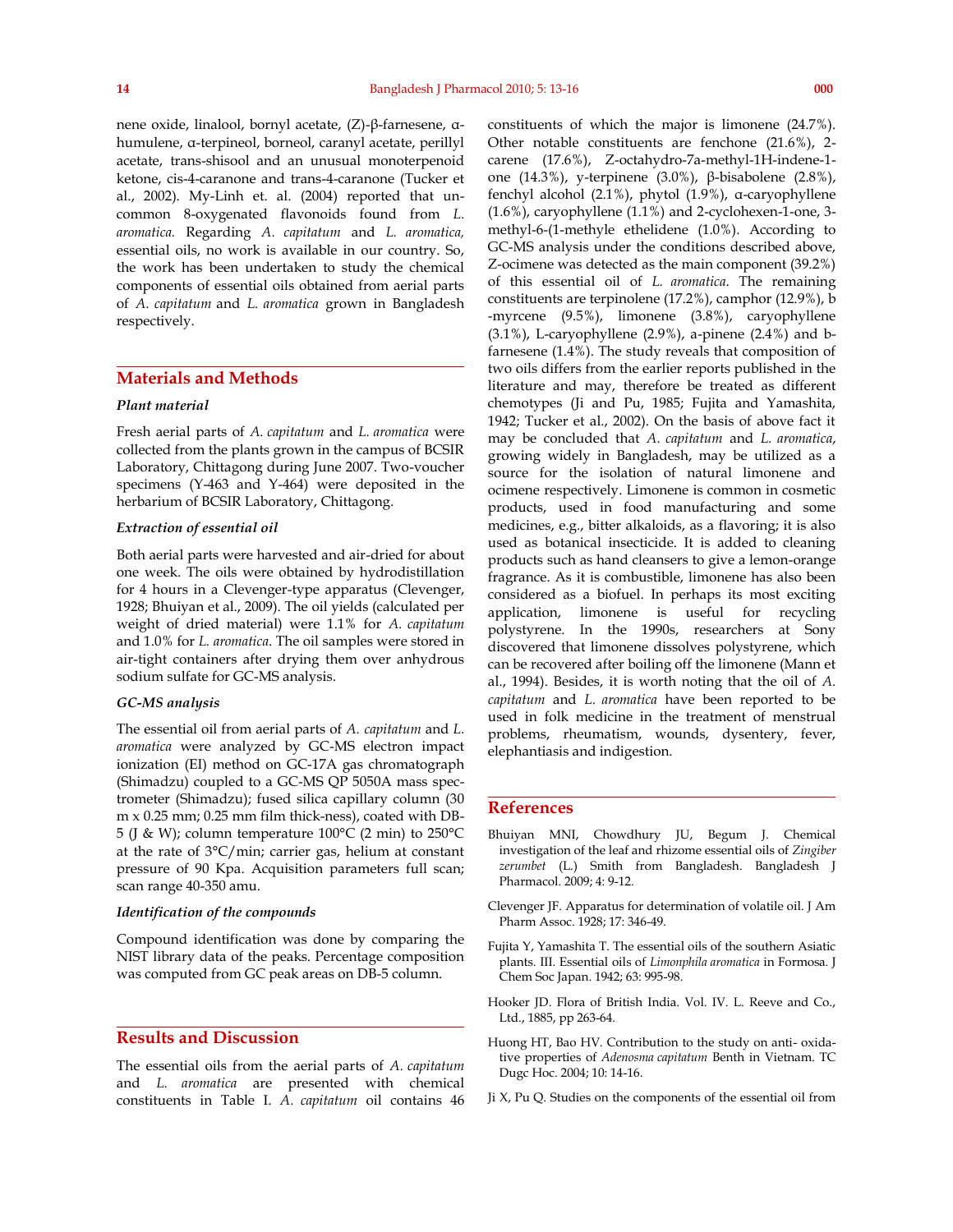| <b>Table I</b>                                                    |                                                          |            |                                                                |            |  |  |  |
|-------------------------------------------------------------------|----------------------------------------------------------|------------|----------------------------------------------------------------|------------|--|--|--|
| Constituents of essential oils from A. capitatum and L. aromatica |                                                          |            |                                                                |            |  |  |  |
| SN.                                                               | Name of constituents in A, capitatum                     | $\%$       | Name of constituents in L, aromatica                           | $\%$       |  |  |  |
| $\mathbf{1}$                                                      | $\gamma$ -Terpinene                                      | 3.0        | Triethyl carbinol                                              | 0.4        |  |  |  |
| $\overline{2}$                                                    | a-Thujene                                                | 0.1        | Benzene                                                        | 0.3        |  |  |  |
| 3                                                                 | a-Pinene                                                 | 0.5        | 2,4-Pentanedione                                               | 0.1        |  |  |  |
| 4                                                                 | d-Camphene                                               | 0.8        | 3-Hexan-2-one                                                  | 0.1        |  |  |  |
| 5                                                                 | Thujene                                                  | 0.1        | 5-N onenol-5-methyl                                            | 0.5        |  |  |  |
| 6                                                                 | $\beta$ -Pinene                                          | 0.1        | a-Pinene                                                       | 2.4        |  |  |  |
| 7                                                                 | 1-Octen-3-op                                             | 0.2        | Camphene                                                       | 0.3        |  |  |  |
| 8                                                                 | 3-Octanone                                               | 0.1        | 1-Octen-3-ol                                                   | 0.7        |  |  |  |
| 9                                                                 | $\beta$ -Myrcene                                         | 0.2        | Sabinene                                                       | 0.5        |  |  |  |
| 10                                                                | 3-Carene                                                 | 0.3        | $\beta$ -Myrcene                                               | 9.5        |  |  |  |
| 11                                                                | 2-Carene                                                 | 17.6       | 2-Carene                                                       | 0.5        |  |  |  |
| 12                                                                | Benzene-1-methyl-4-(1-methylethyl)                       | 0.2        | m-Mymene                                                       | 0.2        |  |  |  |
| 13                                                                | Limonene                                                 | 24.7       | Limonene                                                       | 3.8        |  |  |  |
| 14                                                                | Z-Ocimene                                                | 1.2        | Z-Ocimene                                                      | 39.2       |  |  |  |
| 15                                                                | Fenchone                                                 | 21.6       | g-Terpinene                                                    | 0.3        |  |  |  |
| 16                                                                | Linalool                                                 | 0.1        | Terpinolene                                                    | 17.2       |  |  |  |
| 17                                                                | 1,3,8-p-Menthatriene                                     | 0.2        | Acetic acid, tricyclo [4.4.0.0(3,8)] dec-9-en-4-<br>yl ester   | 0.1        |  |  |  |
| 18                                                                | Fenchyl alcohol                                          | 2.1        | Linalool                                                       | 0.8        |  |  |  |
| 19                                                                | Bicyclo (3.2.1) oct-2-ene,3-methyl-4-<br>methylene       | 0.5        | 3-Cyclohexene-1-carboxaldehyde                                 | 0.6        |  |  |  |
| 20                                                                | Carveol                                                  | 0.3        | (-) Camphor                                                    | 12.9       |  |  |  |
| 21                                                                | Citral                                                   | 0.1        | p-Cymen-8-ol                                                   | 0.3        |  |  |  |
| 22                                                                | p-Cymen-8-ol                                             | 0.1        | 1,3-Cyclohexadiene-1-methanol, 4-(1-<br>methylethyl)-          | 0.4        |  |  |  |
| 23                                                                | $\beta$ -Terpinyl acetate                                | 0.2        | Caryophyllene                                                  | 3.1        |  |  |  |
| 24                                                                | 2-Isopropyl benzaldehyle                                 | 0.2        | $\beta$ -Farnesene                                             | 1.4        |  |  |  |
| 25<br>26                                                          | Carveol<br>2-Cyclohexen-1-one, 2-methyl-5-(1- meth-      | 0.3<br>0.1 | L-Caryophyllene<br>Demethoxy-ageratochromene                   | 2.9<br>0.3 |  |  |  |
| 27                                                                | ylethenyl)<br>$\beta$ -Phenethyl acetate                 | 0.1        | Caryophyllene oxide                                            | 0.7        |  |  |  |
| 28                                                                | 3-Dodecyne                                               | $0.1\,$    | 12-Oxabicyclo [9.1.0] dodeca-3,7-diene,<br>1,5,5,8-tetramethyl | $0.4\,$    |  |  |  |
| 29                                                                | 2-Cyclohexen-1-one, 3-methyl-6-(1-methyle<br>ethelidene) | $1.0\,$    | 2,6,10-Cycloundecatriene-1-one, 2,6,9,9-<br>tetramethyl        | 0.2        |  |  |  |
| $30\,$                                                            | Eugenol                                                  | 0.1        | Caryophyllene                                                  | 0.2        |  |  |  |
| 31                                                                | Z-Octahydro-7 a-methyl- <sup>1</sup> H-indene-1-one      | 14.3       |                                                                |            |  |  |  |
| 32                                                                | $\beta$ -Elemene                                         | $0.1\,$    |                                                                |            |  |  |  |
| 33                                                                | Caryophyllene                                            | 1.1        |                                                                |            |  |  |  |
| 34                                                                | a-Caryophyllene                                          | 1.6        |                                                                |            |  |  |  |
| 35                                                                | Demethyoxyageratocromene                                 | $0.0\,$    |                                                                |            |  |  |  |
| 36                                                                | a-Bergamotene                                            | $0.1\,$    |                                                                |            |  |  |  |
| 37                                                                | Patchoulene                                              | 0.1        |                                                                |            |  |  |  |
| 38                                                                | a-Farnesene                                              | $0.2\,$    |                                                                |            |  |  |  |
| 39                                                                | $\beta$ -Bisabolene                                      | 2.8        |                                                                |            |  |  |  |
| 40                                                                | !H-Benzene(4,5) furo 3,2) indole                         | 0.1        |                                                                |            |  |  |  |